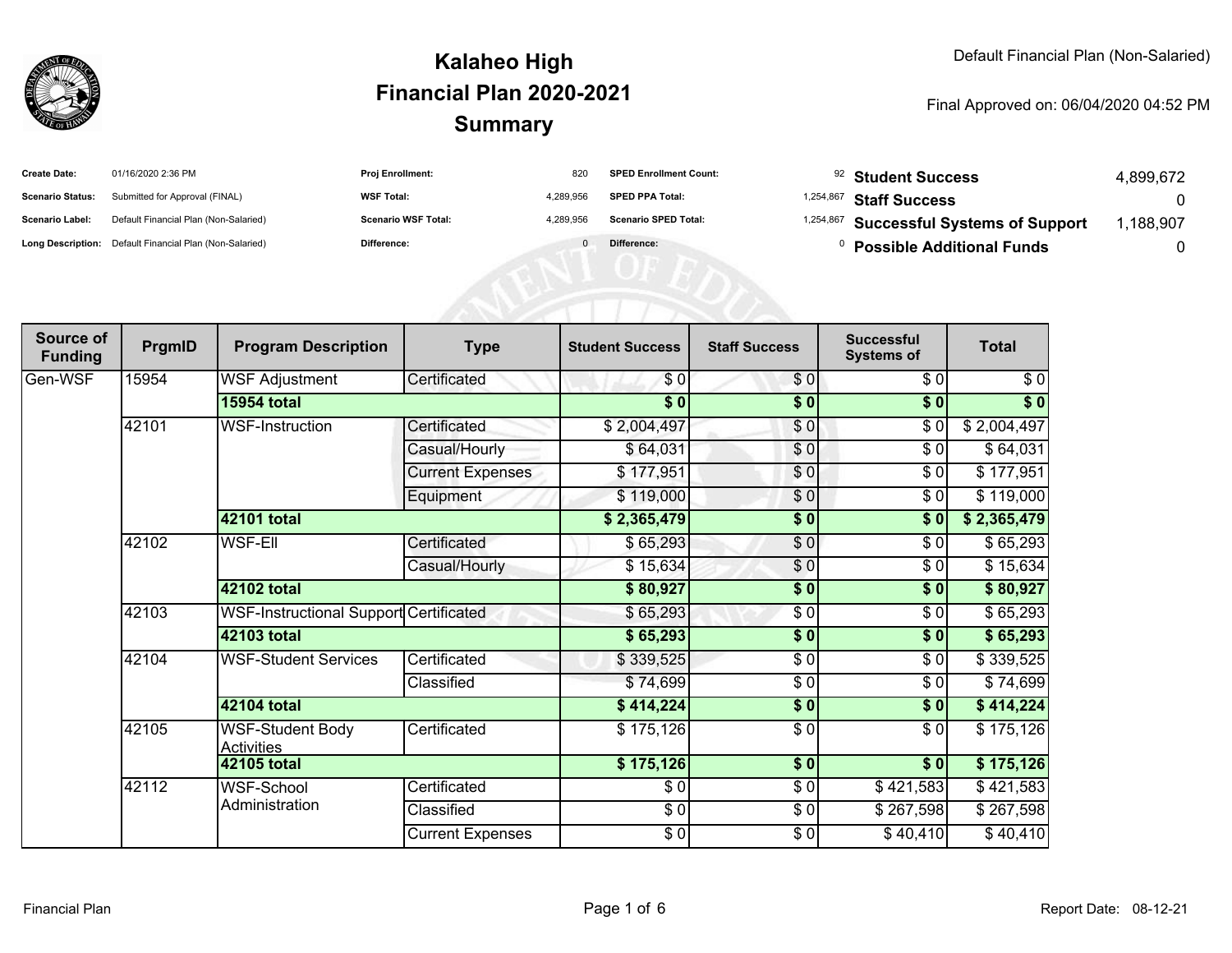

| <b>Source of</b><br><b>Funding</b> | PrgmID   | <b>Program Description</b>                     | <b>Type</b>             | <b>Student Success</b>  | <b>Staff Success</b>     | <b>Successful</b><br><b>Systems of</b> | <b>Total</b>     |                  |
|------------------------------------|----------|------------------------------------------------|-------------------------|-------------------------|--------------------------|----------------------------------------|------------------|------------------|
| Gen-WSF                            | 42112    | <b>WSF-School</b><br>Administration            | Equipment               | $\overline{30}$         | $\overline{\$0}$         | $\overline{30}$                        | $\overline{\$0}$ |                  |
|                                    |          | <b>42112 total</b>                             |                         | $\overline{\$0}$        | $\overline{\textbf{50}}$ | \$729,591                              | \$729,591        |                  |
|                                    | 42113    | <b>WSF-School Facility</b><br><b>Services</b>  | Classified              | \$0                     | $\overline{\$0}$         | \$409,621                              | \$409,621        |                  |
|                                    |          |                                                | Casual/Hourly           | $\overline{\$0}$        | $\overline{\$0}$         | \$19,695                               | \$19,695         |                  |
|                                    |          |                                                | <b>Current Expenses</b> | $\overline{\$0}$        | $\sqrt{6}$               | \$30,000                               | \$30,000         |                  |
|                                    |          |                                                | Equipment               | $\sqrt{6}$              | $\sqrt{6}$               | $\overline{\$0}$                       | $\overline{\$0}$ |                  |
|                                    |          | <b>42113 total</b>                             |                         | $\overline{\$0}$        | $\sqrt{6}$               | \$459,316                              | \$459,316        |                  |
|                                    | Gen-WSF  |                                                |                         | \$3,101,049             | $\overline{\$0}$         | \$1,188,907                            | \$4,289,956      |                  |
| Gen-SPED                           | 17101    | SPED Ppa - Instruction                         | Certificated            | \$979,395               | $\overline{\$0}$         | \$0                                    | \$979,395        |                  |
|                                    |          |                                                | Classified              | \$275,472               | $\overline{\$0}$         | $\overline{\$0}$                       | \$275,472        |                  |
|                                    |          | <b>17101 total</b>                             |                         | \$1,254,867             | $\overline{\$0}$         | $\overline{\textbf{S}^0}$              | \$1,254,867      |                  |
|                                    | 17131    | <b>Special Education in</b><br>Regular Schools | Certificated            | \$0                     | $\overline{\$0}$         | $\overline{\$0}$                       | $\overline{\$0}$ |                  |
|                                    |          |                                                | Classified              | $\overline{\$0}$        | $\overline{\$0}$         | $\overline{\$0}$                       | $\overline{\$0}$ |                  |
|                                    |          | <b>17131 total</b>                             |                         | $\overline{\$0}$        | $\sqrt{6}$               | $\overline{\$0}$                       | $\overline{\$0}$ |                  |
|                                    | Gen-SPED |                                                |                         | \$1,254,867             | $\overline{\$0}$         | $\overline{\$0}$                       | \$1,254,867      |                  |
| Gen-Categ                          | 15849    | Gen Fund Voc & Applied                         | Certificated            | \$130,586               | \$0                      | \$0                                    | \$130,586        |                  |
|                                    |          | Technology                                     | Casual/Hourly           | \$0                     | $\overline{\$0}$         | $\overline{\$0}$                       | $\overline{\$0}$ |                  |
|                                    |          |                                                |                         | <b>Current Expenses</b> | $\overline{\$0}$         | $\overline{\$0}$                       | $\overline{\$0}$ | $\overline{\$0}$ |
|                                    |          |                                                | Equipment               | \$0                     | $\overline{$}0$          | $\overline{\$0}$                       | $\overline{\$0}$ |                  |
|                                    |          | <b>15849 total</b>                             |                         | \$130,586               | $\sqrt{6}$               | $\overline{\$0}$                       | \$130,586        |                  |
|                                    | 16158    | <b>JROTC</b>                                   | Certificated            | \$194,696               | $\overline{$}0$          | $\overline{\$0}$                       | \$194,696        |                  |
|                                    |          | <b>16158 total</b>                             |                         | \$194,696               | $\overline{\$0}$         | $\overline{\$0}$                       | \$194,696        |                  |
|                                    | 16770    | Learning Centers                               | Certificated            | \$32,647                | $\overline{\$0}$         | $\overline{\$0}$                       | \$32,647         |                  |
|                                    |          |                                                | Casual/Hourly           | $\overline{\$0}$        | $\overline{\$0}$         | $\overline{\$0}$                       | $\overline{\$0}$ |                  |
|                                    |          |                                                | <b>Current Expenses</b> | $\overline{\$0}$        | $\overline{$}0$          | $\overline{\$0}$                       | $\overline{\$0}$ |                  |
|                                    |          |                                                | Equipment               | $\overline{\$0}$        | $\overline{$}0$          | $\overline{30}$                        | $\overline{\$0}$ |                  |
|                                    |          | <b>16770 total</b>                             |                         | \$32,647                | $\sqrt{6}$               | $\overline{\$0}$                       | \$32,647         |                  |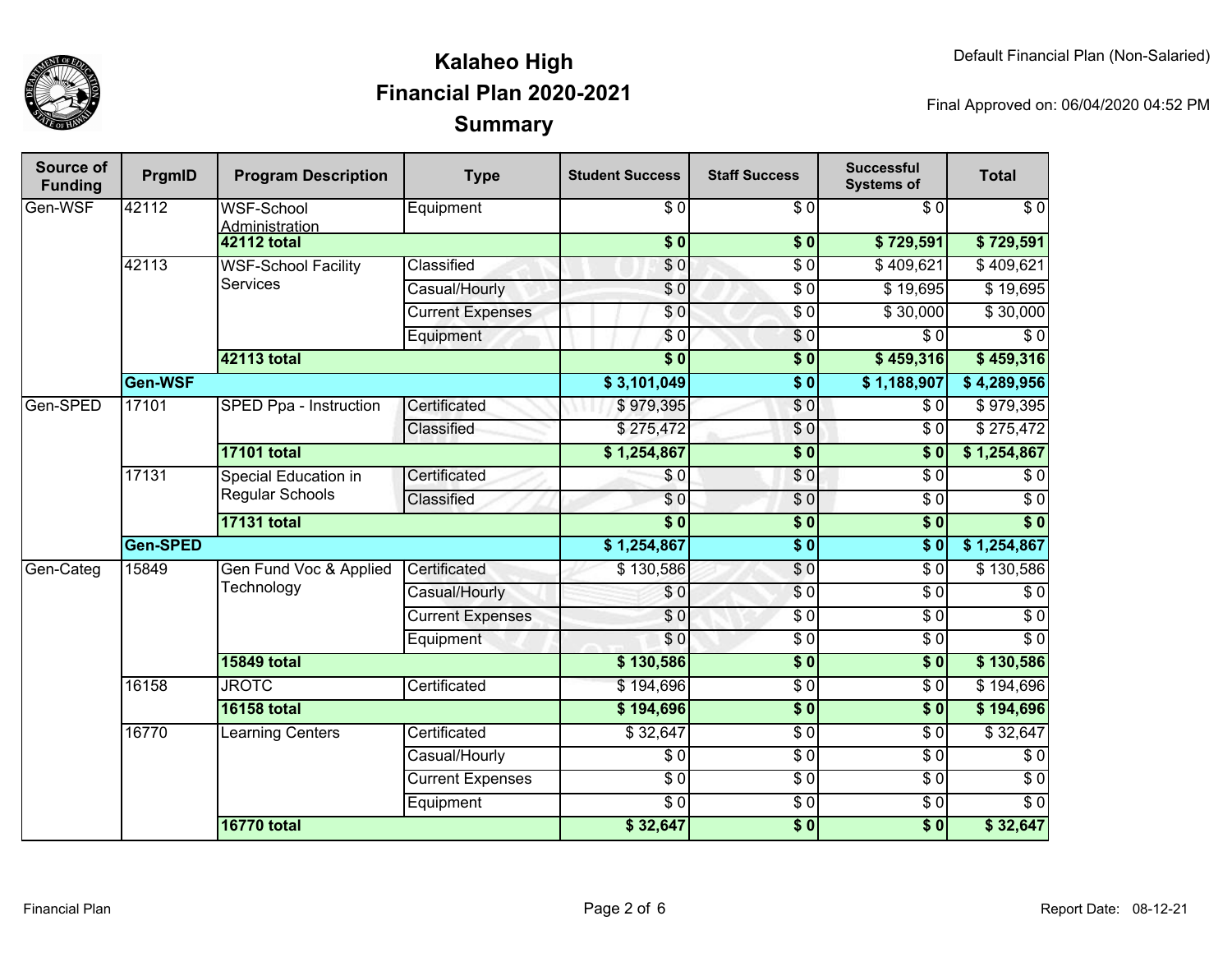

| <b>Source of</b><br><b>Funding</b> | PrgmID           | <b>Program Description</b>                       | <b>Type</b>             | <b>Student Success</b>    | <b>Staff Success</b> | <b>Successful</b><br><b>Systems of</b> | <b>Total</b>     |           |
|------------------------------------|------------------|--------------------------------------------------|-------------------------|---------------------------|----------------------|----------------------------------------|------------------|-----------|
| Gen-Categ                          | 16807            | <b>Hawaiian Studies</b>                          | Casual/Hourly           | \$0                       | $\overline{\$0}$     | \$0                                    | $\sqrt{6}$       |           |
|                                    |                  |                                                  | <b>Current Expenses</b> | $\overline{\$0}$          | $\overline{S}0$      | $\overline{30}$                        | $\overline{60}$  |           |
|                                    |                  |                                                  | Equipment               | $\sqrt{6}$                | $\overline{\$0}$     | $\overline{\$0}$                       | $\sqrt{6}$       |           |
|                                    |                  | <b>16807 total</b>                               |                         | $\overline{\$0}$          | $\overline{\$0}$     | $\overline{\$0}$                       | $\overline{\$0}$ |           |
|                                    | 17229            | Voc Rehab - Work Study<br><b>Contract W/DHS</b>  | <b>Current Expenses</b> | $\overline{\$0}$          | $\sqrt{6}$           | \$0                                    | $\overline{\$0}$ |           |
|                                    |                  | <b>17229 total</b>                               |                         | $\overline{\$0}$          | $\overline{\$0}$     | $\overline{\$0}$                       | $\overline{\$0}$ |           |
|                                    | 18864            | <b>Alternative Programs</b>                      | Certificated            | \$65,293                  | \$0                  | $\overline{\$0}$                       | \$65,293         |           |
|                                    |                  |                                                  | <b>Current Expenses</b> | \$0                       | \$0                  | $\overline{\$0}$                       | $\overline{\$0}$ |           |
|                                    |                  | <b>18864 total</b>                               |                         | \$65,293                  | $\overline{\$0}$     | $\overline{\$0}$                       | \$65,293         |           |
|                                    | 27000            | Athletics-Transportation                         | <b>Current Expenses</b> | \$0                       | $\sqrt{6}$           | $\overline{\$0}$                       | $\overline{\$0}$ |           |
|                                    |                  | <b>27000 total</b>                               |                         | $\overline{\$0}$          | $\overline{\$0}$     | $\overline{\$0}$                       | $\overline{\$0}$ |           |
|                                    | 27100            | Athletics-Salary                                 | Casual/Hourly           | $\overline{\$0}$          | $\sqrt{6}$           | $\overline{\$0}$                       | $\overline{\$0}$ |           |
|                                    |                  | <b>27100 total</b>                               |                         | $\overline{\bullet}$ 0    | $\overline{\$0}$     | $\overline{\$0}$                       | $\overline{\$0}$ |           |
|                                    | 27300            | <b>Athletics-Gender Equity</b>                   | Casual/Hourly           | $\sqrt{6}$                | $\sqrt{0}$           | $\overline{\$0}$                       | $\overline{\$0}$ |           |
|                                    |                  |                                                  | <b>Current Expenses</b> | $\overline{\$0}$          | $\overline{\$0}$     | $\overline{\$0}$                       | $\overline{\$0}$ |           |
|                                    |                  | <b>27300 total</b>                               |                         | $\overline{\textbf{S}^0}$ | $\overline{\$0}$     | $\overline{\$0}$                       | $\overline{\$0}$ |           |
|                                    | 27400            | Athletics-Supplies & Equip Current Expenses      |                         | \$0                       | $\sqrt{6}$           | $\overline{\$0}$                       | $\overline{\$0}$ |           |
|                                    |                  |                                                  | Equipment               | \$0                       | $\overline{\$0}$     | $\overline{\$0}$                       | $\overline{\$0}$ |           |
|                                    |                  | <b>27400 total</b>                               |                         | $\overline{\$0}$          | $\overline{\$0}$     | $\overline{\textbf{S}^0}$              | $\overline{\$0}$ |           |
|                                    | 27480            | <b>Athletic Trainers</b>                         |                         | Classified                | \$120,534            | $\overline{\$0}$                       | $\overline{\$0}$ | \$120,534 |
|                                    |                  |                                                  | <b>Current Expenses</b> | $\overline{\$0}$          | $\overline{\$0}$     | $\overline{\$0}$                       | $\overline{\$0}$ |           |
|                                    |                  | <b>27480 total</b>                               |                         | \$120,534                 | $\overline{\$0}$     | $\overline{\textbf{S}^0}$              | \$120,534        |           |
|                                    | <b>Gen-Categ</b> |                                                  |                         | \$543,756                 | $\overline{\$0}$     | $\overline{\$0}$                       | \$543,756        |           |
| Federal                            | 19978            | Impact Aid-WSF                                   | <b>Current Expenses</b> | \$0                       | $\overline{\$0}$     | $\overline{\$0}$                       | $\overline{\$0}$ |           |
|                                    |                  |                                                  | Equipment               | $\overline{\$0}$          | $\overline{\$0}$     | $\overline{\$0}$                       | $\overline{\$0}$ |           |
|                                    |                  | <b>19978 total</b>                               |                         | $\sqrt{6}$                | \$0                  | $\sqrt{6}$                             | $\overline{\$0}$ |           |
|                                    | 20658            | Essa Title IIa Ed<br><b>Effectiveness System</b> | Casual/Hourly           | $\overline{\$0}$          | $\overline{\$0}$     | $\overline{\$0}$                       | $\overline{\$0}$ |           |
|                                    |                  | <b>20658 total</b>                               |                         | $\overline{\$0}$          | $\frac{1}{2}$        | \$0                                    | $\overline{\$0}$ |           |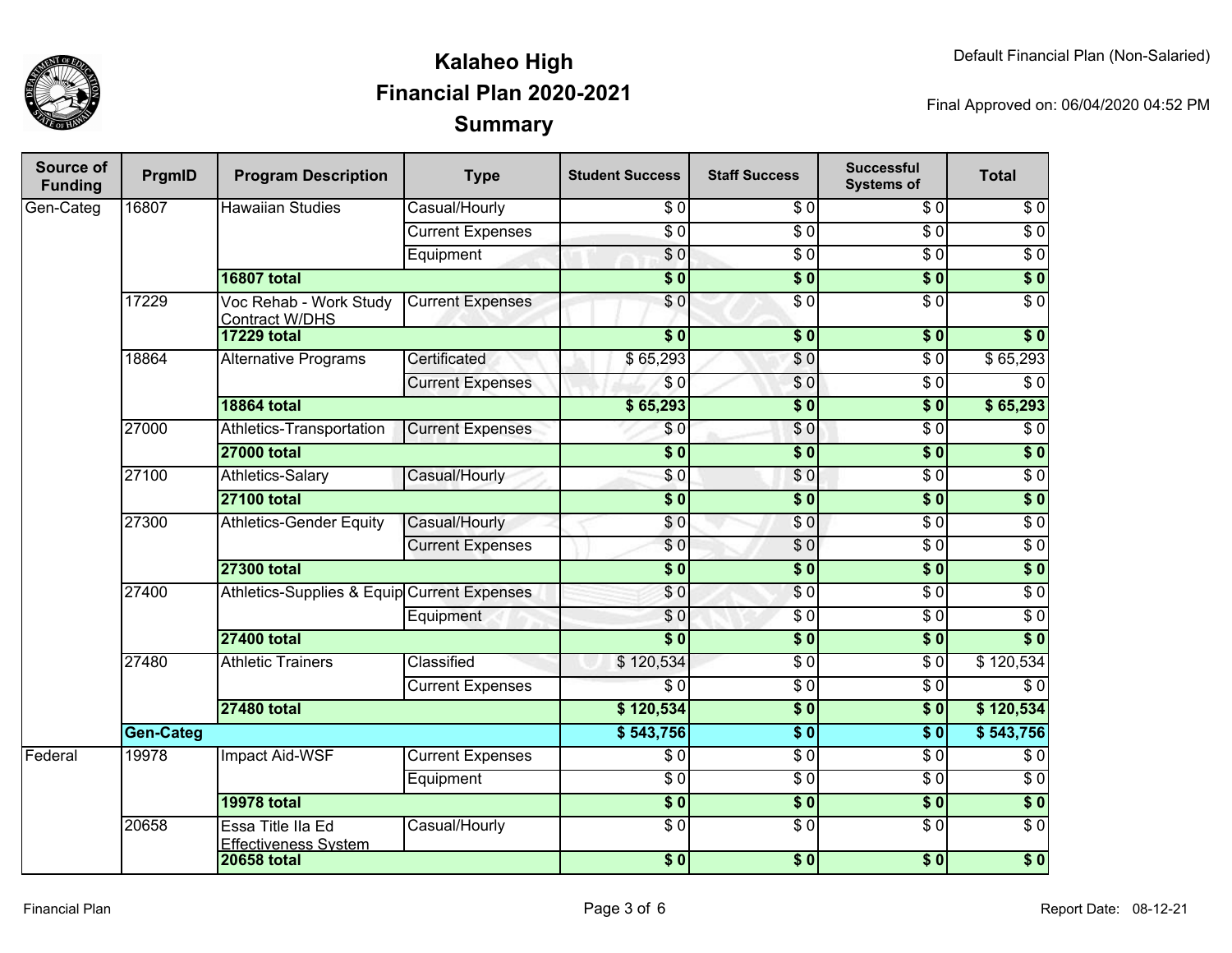

| <b>Source of</b><br><b>Funding</b> | PrgmID          | <b>Program Description</b>                    | <b>Type</b>             | <b>Student Success</b> | <b>Staff Success</b> | <b>Successful</b><br><b>Systems of</b> | <b>Total</b>     |                  |
|------------------------------------|-----------------|-----------------------------------------------|-------------------------|------------------------|----------------------|----------------------------------------|------------------|------------------|
| Federal                            | 20697           | Essa Title IIa Prof Dev                       | Casual/Hourly           | \$0                    | \$0                  | \$0                                    | \$0              |                  |
|                                    |                 | <b>20697 total</b>                            |                         | $\overline{\$0}$       | $\overline{\$0}$     | $\overline{\$0}$                       | $\overline{\$0}$ |                  |
|                                    | 35913           | Sch Prgm Food Services                        | Classified              | $\overline{\$0}$       | $\overline{\$0}$     | $\overline{\$0}$                       | $\overline{50}$  |                  |
|                                    |                 |                                               | Casual/Hourly           | \$0                    | $\overline{30}$      | $\overline{S}0$                        | $\overline{\$0}$ |                  |
|                                    |                 | 35913 total                                   |                         | $\overline{\$0}$       | $\overline{\$0}$     | $\overline{\$0}$                       | $\overline{\$0}$ |                  |
|                                    | Federal         |                                               |                         | $\overline{\$0}$       | $\overline{\$0}$     | $\overline{\$0}$                       | $\overline{\$0}$ |                  |
| Gen-Cent                           | 35163           | <b>Food Services-General</b>                  | Classified              | $\overline{60}$        | \$0                  | $\overline{\$0}$                       | $\overline{30}$  |                  |
|                                    |                 | Fund                                          | Casual/Hourly           | \$0                    | \$0                  | $\overline{\$0}$                       | $\overline{\$0}$ |                  |
|                                    |                 | <b>35163 total</b>                            |                         | $\overline{\$0}$       | $\overline{\$0}$     | $\overline{\$0}$                       | $\overline{\$0}$ |                  |
|                                    | 37721           | <b>Athletic Travel</b>                        | <b>Current Expenses</b> | \$0                    | \$0                  | $\overline{\$0}$                       | $\overline{60}$  |                  |
|                                    |                 | 37721 total                                   |                         | $\overline{\$0}$       | $\overline{\$0}$     | $\overline{\$0}$                       | $\overline{\$0}$ |                  |
|                                    | <b>Gen-Cent</b> |                                               |                         | $\overline{\$0}$       | $\overline{\$0}$     | $\overline{\$0}$                       | $\overline{\$0}$ |                  |
| Special                            | 13173           | <b>DHHS-Project HI Aware</b>                  | Casual/Hourly           | \$0                    | $\frac{1}{\sqrt{2}}$ | $\overline{\$0}$                       | $\overline{30}$  |                  |
|                                    |                 | <b>13173 total</b>                            |                         | $\overline{\$0}$       | $\overline{\$0}$     | $\overline{\$0}$                       | $\overline{\$0}$ |                  |
|                                    | 15109           | Reimb for Lost Curricular<br><b>Materials</b> | <b>Current Expenses</b> | \$0                    | \$0                  | $\overline{30}$                        | $\overline{S}0$  |                  |
|                                    |                 | <b>15109 total</b>                            |                         | $\overline{\$0}$       | $\overline{\$0}$     | $\overline{\$0}$                       | $\overline{\$0}$ |                  |
|                                    |                 | 15754<br>Voc Ed-Program<br>Improvement FY19   | Casual/Hourly           | \$0                    | $\overline{\$0}$     | $\overline{\$0}$                       | $\overline{\$0}$ |                  |
|                                    |                 |                                               | <b>Current Expenses</b> | $\overline{\$0}$       | $\overline{\$0}$     | $\overline{\$0}$                       | $\overline{\$0}$ |                  |
|                                    |                 |                                               |                         | Equipment              | \$0                  | $\overline{\$0}$                       | \$0              | $\overline{\$0}$ |
|                                    |                 | <b>15754 total</b>                            |                         | $\overline{\$0}$       | $\overline{\$0}$     | $\overline{\$0}$                       | $\overline{\$0}$ |                  |
|                                    | 19061           | <b>DOD-Survey Card</b><br>Incentive           | Equipment               | $\overline{30}$        | $\overline{\$0}$     | $\overline{\$0}$                       | $\overline{\$0}$ |                  |
|                                    |                 | <b>19061 total</b>                            |                         | $\overline{\$0}$       | $\overline{\$0}$     | $\overline{\$0}$                       | $\overline{\$0}$ |                  |
|                                    | 19062           | <b>DOD-Fed Connected</b>                      | <b>Current Expenses</b> | $\overline{\$0}$       | $\overline{30}$      | $\overline{\$0}$                       | $\overline{\$0}$ |                  |
|                                    |                 | <b>Student Incentive</b>                      | Equipment               | $\overline{S}0$        | $\overline{30}$      | $\overline{\$0}$                       | $\overline{\$0}$ |                  |
|                                    |                 | <b>19062 total</b>                            |                         | $\overline{\$0}$       | \$0                  | $\overline{\$0}$                       | $\overline{\$0}$ |                  |
|                                    | 35304           | <b>Food Services-Special</b><br>Fund          | <b>Current Expenses</b> | $\sqrt{6}$             | $\overline{S}0$      | $\sqrt{6}$                             | $\overline{\$0}$ |                  |
|                                    |                 | <b>35304 total</b>                            |                         | $\overline{\$0}$       | $\overline{\$0}$     | $\overline{\$0}$                       | $\overline{\$0}$ |                  |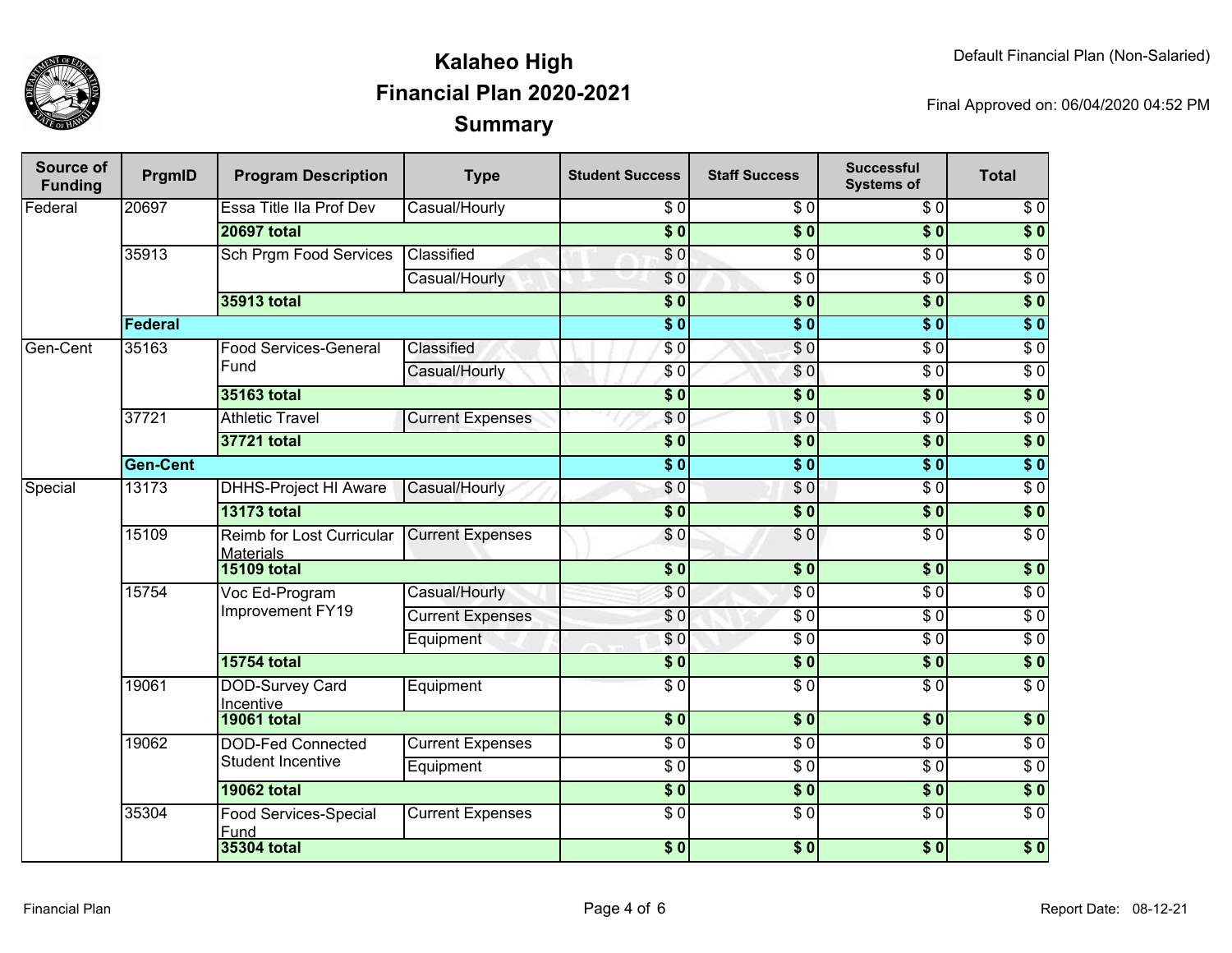

| Source of<br><b>Funding</b> | PrgmID                      | <b>Program Description</b>                             | <b>Type</b>             | <b>Student Success</b>     | <b>Staff Success</b>      | <b>Successful</b><br><b>Systems of</b> | <b>Total</b>     |
|-----------------------------|-----------------------------|--------------------------------------------------------|-------------------------|----------------------------|---------------------------|----------------------------------------|------------------|
| Special                     | 37307                       | Use of School Facilities -<br>School                   | Equipment               | \$0                        | \$0                       | \$0                                    | $\overline{\$0}$ |
|                             |                             | 37307 total                                            |                         | $\overline{\bullet}$ 0     | \$0                       | $\overline{\$0}$                       | \$0              |
|                             | <b>Special</b>              |                                                        |                         | $\overline{\phantom{0}5}$  | $\overline{\$0}$          | $\overline{\$0}$                       | $\sqrt{6}$       |
| <b>Trust</b>                | 16105<br>Donations - School | <b>Current Expenses</b>                                | $\overline{\$}0$        | $\overline{\$0}$           | $\overline{\$0}$          | $\overline{\$0}$                       |                  |
|                             |                             |                                                        | Equipment               | \$0                        | $\overline{\$0}$          | $\overline{\$0}$                       | $\sqrt{6}$       |
|                             |                             | <b>16105 total</b>                                     |                         | $\overline{\textbf{S}^0}$  | \$0                       | $\overline{\$0}$                       | $\sqrt{6}$       |
|                             | 16616                       | Project Lead the Way                                   | <b>Current Expenses</b> | \$0                        | \$0                       | $\overline{\$0}$                       | $\overline{\$0}$ |
|                             |                             | <b>16616 total</b>                                     |                         | $\overline{\textbf{S}^0}$  | $\overline{\$0}$          | $\overline{\textbf{S}^0}$              | $\sqrt{6}$       |
|                             | 16620                       | <b>JROTC Kalaheo HS -</b><br><b>Student Activities</b> | <b>Current Expenses</b> | $\overline{\$0}$           | $\overline{\$0}$          | $\overline{\$0}$                       | $\overline{\$0}$ |
|                             |                             | <b>16620 total</b>                                     |                         | $\overline{\$0}$           | $\overline{\$0}$          | $\overline{\$0}$                       | $\sqrt{6}$       |
|                             | 16621                       | JROTC Kalaheo HS -<br>Wawf                             | <b>Current Expenses</b> | \$ O                       | \$0                       | $\overline{\$0}$                       | $\sqrt{6}$       |
|                             |                             | <b>16621 total</b>                                     |                         | $\overline{\phantom{0}50}$ | $\overline{\textbf{S}^0}$ | $\overline{\$0}$                       | $\overline{\$0}$ |
|                             | 16622                       | <b>JROTC Program Trust</b>                             | <b>Current Expenses</b> | \$0                        | \$0                       | $\overline{30}$                        | $\sqrt{6}$       |
|                             |                             | <b>16622 total</b>                                     |                         | $\overline{\$0}$           | $\overline{\$0}$          | $\overline{\$0}$                       | $\overline{\$0}$ |
|                             | 27200<br><b>Athletics</b>   |                                                        | <b>Current Expenses</b> | $\overline{\$0}$           | $\overline{\$0}$          | $\overline{\$0}$                       | $\sqrt{6}$       |
|                             |                             |                                                        | Equipment               | \$0                        | $\sqrt{6}$                | $\overline{\$0}$                       | $\sqrt{6}$       |
|                             |                             | <b>27200 total</b>                                     |                         | $\overline{\$0}$           | $\overline{\$0}$          | $\overline{\$0}$                       | $\sqrt{6}$       |
|                             | <b>Trust</b>                |                                                        |                         | $\overline{\phantom{0}50}$ | $\overline{\$0}$          | $\overline{\$0}$                       | $\overline{\$0}$ |
| <b>Inter Xfer</b>           | 16355                       | Driver and Traffic Safety                              | Casual/Hourly           | \$0                        | $\overline{\$0}$          | $\overline{30}$                        | $\sqrt{6}$       |
|                             |                             | Education                                              | <b>Current Expenses</b> | \$ 0                       | $\sqrt{6}$                | $\overline{\$0}$                       | $\overline{30}$  |
|                             |                             |                                                        | Equipment               | $\overline{\$0}$           | $\overline{S}0$           | $\overline{30}$                        | $\overline{30}$  |
|                             |                             | <b>16355 total</b>                                     |                         | $\overline{\$0}$           | $\overline{\$0}$          | $\overline{\$0}$                       | $\overline{\$0}$ |
|                             | <b>Inter Xfer</b>           |                                                        |                         | $\overline{\$0}$           | $\overline{\$0}$          | $\overline{\$0}$                       | $\overline{\$0}$ |
| <b>Grand Total</b>          |                             |                                                        |                         |                            | $\overline{\$0}$          | \$1,188,907                            | \$6,088,579      |